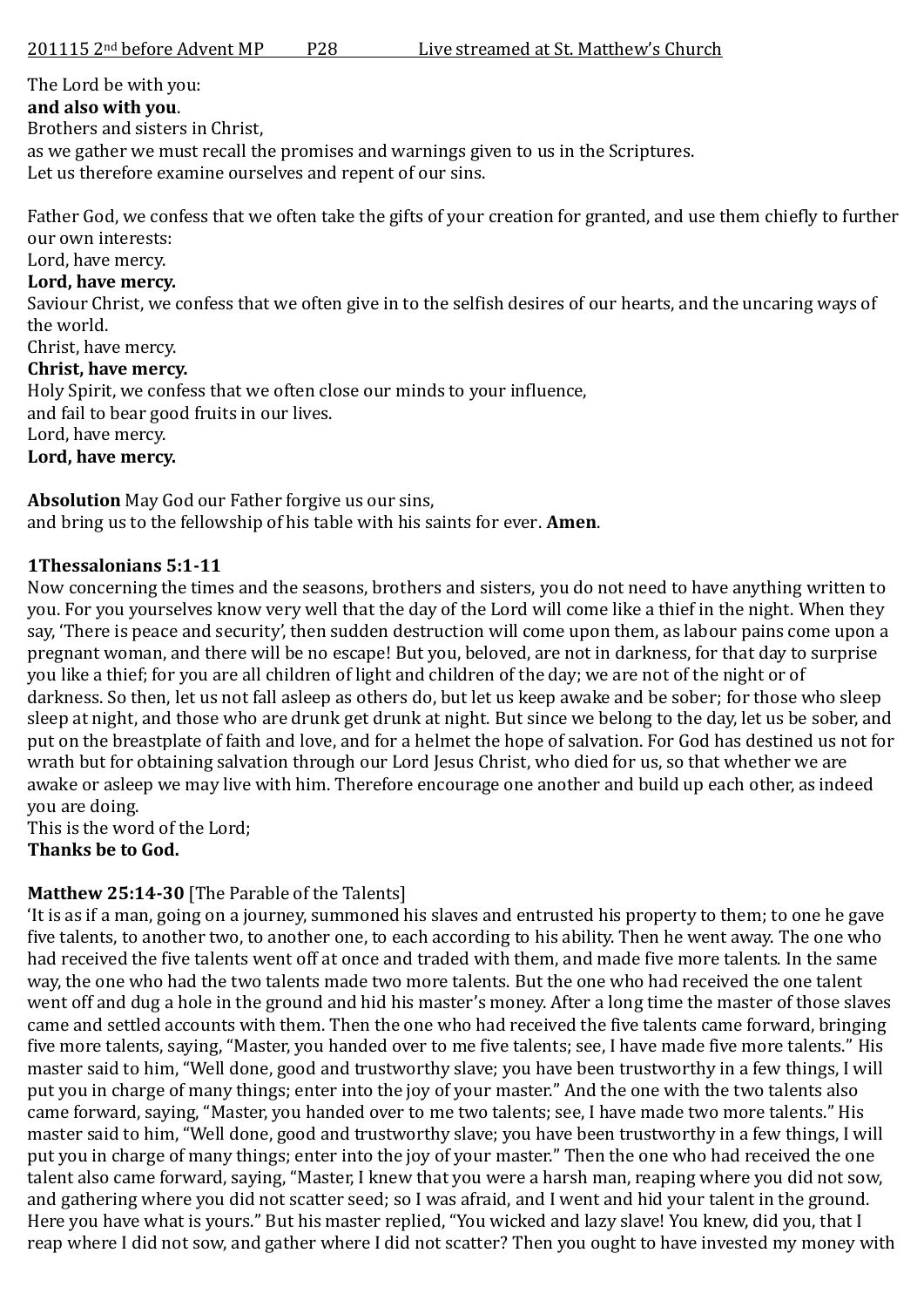the bankers, and on my return I would have received what was my own with interest. So take the talent from him, and give it to the one with the ten talents. For to all those who have, more will be given, and they will have an abundance; but from those who have nothing, even what they have will be taken away. As for this worthless slave, throw him into the outer darkness, where there will be weeping and gnashing of teeth." This is the gospel of the Lord.

# **Praise to you, Lord Jesus Christ.**

## **Sermon**

In the name of the Father, and of the Son, and of the Holy Spirit, Amen.

Is this the most unfair parable ever? To me it is structured to deliberately upset us: to deliberately cause us to think about what it means to be a Christian: a follower of this Jesus Christ.

First of all, let us understand what a talent means in the Bible. In the recent parable of the workers in the Vineyard, one denarius was a fair day's wage. If we multiply a fair day's wage by a whole lifetime's work – we get the value of a talent.

In other words, in this parable the servants are given a great deal of money. And what is it that they are told to do with these talents? Their work is to share the good news of the gospel.

And this discipleship instruction uses aggressive words – the one who received five talents *went off at once*: *he traded* with his talents: the slave with two talents *made* two more talents. They all say that activity, not passivity is the mode of Christian hope.

Waiting for the Lord is not for Matthew a fact of religious inwardness or of a great fervour or even of prayer; it is an ACTIVE engagement that activates the believer to risky initiatives. Discipleship is not meant to be *comfortable*! And it all comes about because of the gift we have been given: the Christian hope. We call it "grace". So, the response that motivates us as Christians is to work for the kingdom.

The slave who is given 5 talents returns with five more talents. And this grace that he is given *is open to all*. Matthew's Gospel is as deeply concerned that Christians be won to Christianity as it is that non-Christians become Christians. The winning with talents, then, is also the winning of other men and women into discipleship, or back into discipleship. Entrepreneurial business comes out well in this Parable of Talents. Contrast the outgoing verbs of the first two slaves with the recessive, timid verbs of the third slave. He *went off*; he *dug a hole*; he *hid his master's money instead of going to work*, instead of winning another talent. As an aside, it is quite intriguing to think that the parable might have been a critical side glance at the Qumran community that at that time *went away* - into isolation in the desert, which dug caves for its community and so hid itself and its gifts from the world. Is even Israel itself targeted, to whom so much had been entrusted but who had not made use of its trust – its talents? Is Matthew really quite angry?

Could "*Went away"* indicate Pharisaic separatism? Could "*dug a hole in the ground*" in Matthew's phrase be their preoccupation with living safe lives, with a puritanical desire to avoid contamination with sinners? The most obvious instinct in this slave with the one talent who "*digs in"* is the desire to play it safe and avoid the dangers of mixing in the world. But according to rabbinic law, burying money was, in fact, the safest course, avoiding the risk to their security and their responsibility for loss.

But "safe" as this conduct may be, there is a lack of adventure in it - an unwillingness to take risks. A preoccupation with one's own security, which Jesus clearly dislikes.

This piety is too unworldly, too withdrawn, too removed from the secular to please the earthly Jesus who, remember, sends his disciples *into the world* to disciple it, who puts salt into the meat to season it; who brings light into the room to give light to all who are in it. Talents mean Mission. That for me is the meat of this parable.

And mission has no geography to it. It can happen anywhere. To anyone. Withdrawing from people of whom we disapprove is the equivalent of digging a hole in the ground and hiding our talent.

We all have talents – St. Paul lists the variety of our gifts. The point of this parable is that we really must use them. We are even told that "investing our talent with the bankers" is better than nothing, as on the master's return he would have at least received interest.

Which brings me, in this quite dense parable, to the return "*after a long time*" of the master. To settle accounts. The Second Coming: that has worried so many people, which has resulted in more separation: separation from the world.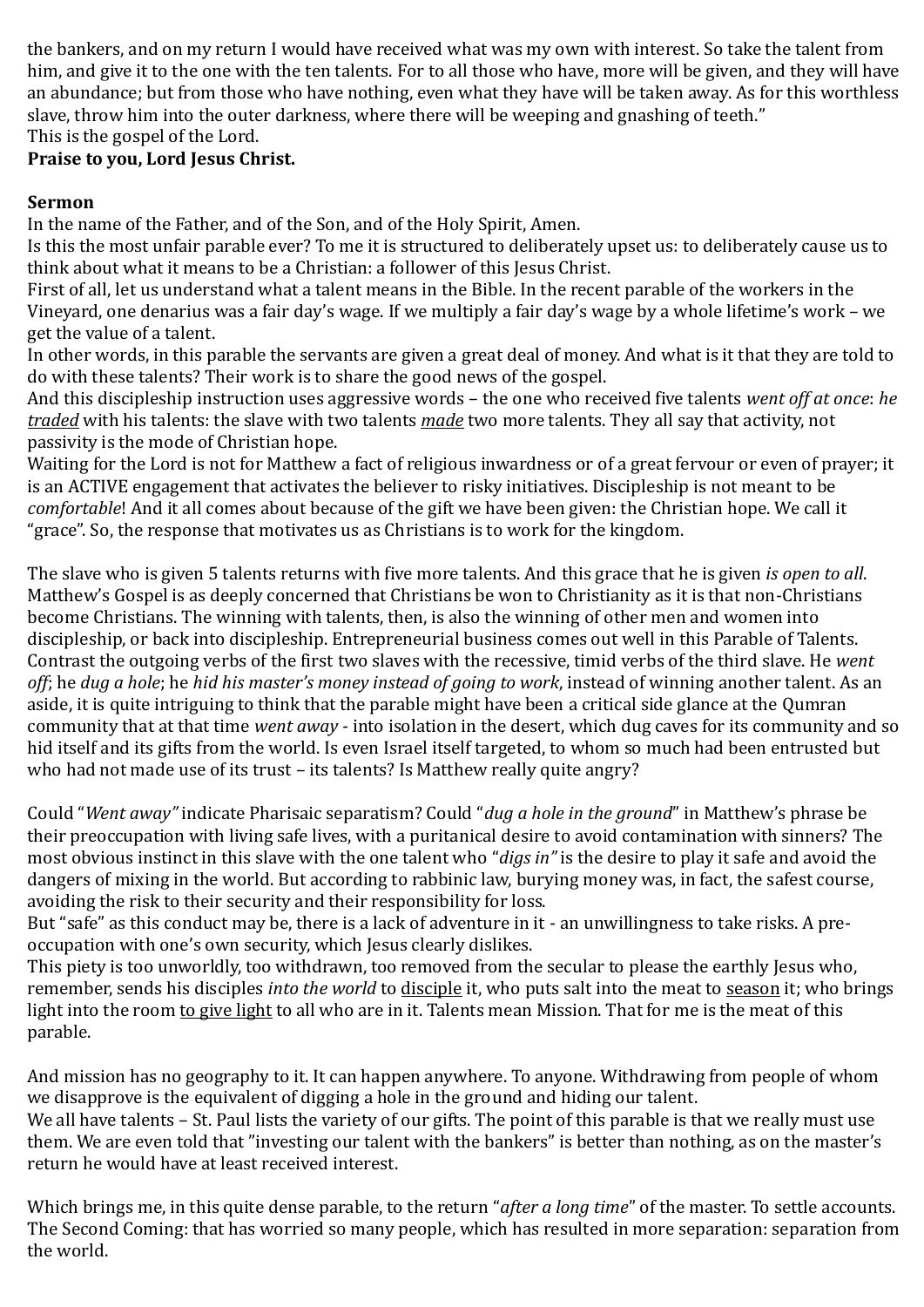We confess in the Creed that "He shall come to judge the living and the dead".

The Return of the Master brings this accounting. It could be immediate or delayed, so we should make provision as if it might be immediate. In this gospel nobody, not even the historical Jesus, knows when the Return will be.

The life of faith lives between grace and judgement. Paul stresses the former without neglecting the latter; Matthew stresses the latter without neglecting the former. The slave might not have, perhaps, boasted that he had made five more talents. Perhaps he should have modestly said, "Look what *you* have done *through* me". Luke's version of this parable is more grace-centred: "Lord, your pound has made ten more pounds."

Jesus teaches that not all who *think* they are Christians go to heaven. In this parable, timidity in the face of grace is not rewarded. Yet I think it is implied that the slave expected to be commended for his caution. One gets the impression of a bad conscience wrapping itself in "good" theology: everyone knows that money is given to be *used*, not hidden, but this slave was able to talk himself, and he hoped, his Lord, into thinking that true faith can actually cause people to be careful about daring to do anything risky.

As I've said before, Christians are expected to USE IT or LOSE IT. That, once they have been given the grace to believe in the richness of God's love, we need to do something with it. Today's parable, then, should persuade us to change what we mean about our Christian faith. God loves us, and he wants us to be a force for good in this world. He wants us to risk; to dare to try to bring Christians AND outsiders into his fold. He wants us to be evangelists.

And at some indeterminate time, we know that He will return: to separate the wheat from the chaff; to judge how we have won people for the Lord. NOT how well we have conserved the grace of our faith. So, let us dare a bit; let us live what we believe! Amen.

## **The Apostles' Creed**

I believe in God, the Father almighty, creator of heaven and earth. I believe in Jesus Christ, God's only Son, our Lord, who was conceived by the Holy Spirit, born of the Virgin Mary, suffered under Pontius Pilate, was crucified, died and was buried; he descended to the dead. On the third day he rose again; he ascended into heaven, he is seated at the right hand of the Father, and he will come again to judge the living and the dead. I believe in the Holy Spirit, the Holy Catholic Church, the communion of saints, the forgiveness of sins, the resurrection of the body, and the life everlasting. **Amen.** 

## **Intercessions, beginning with the Collect of the 2nd Sunday before Advent**

#### Heavenly Father,

Whose blessed Son was revealed to destroy the works of the devil and to make us the children of God and heirs of eternal life: Grant that we, having this hope, my purify ourselves even as he is pure; that when he shall appear in power and great glory, we may be made like him in his eternal and glorious kingdom, where he is alive and reigns with you and the Holy Spirit, one God, now and for ever. **Amen.**

Let us pray that the gifts of God may be rightly used. Bless the church with generosity and care for all. Give grace to your people so to use all that has been entrusted to them that they may bring new hope to many and show forth the glory of God. Lord, in your mercy, *hear our prayer*